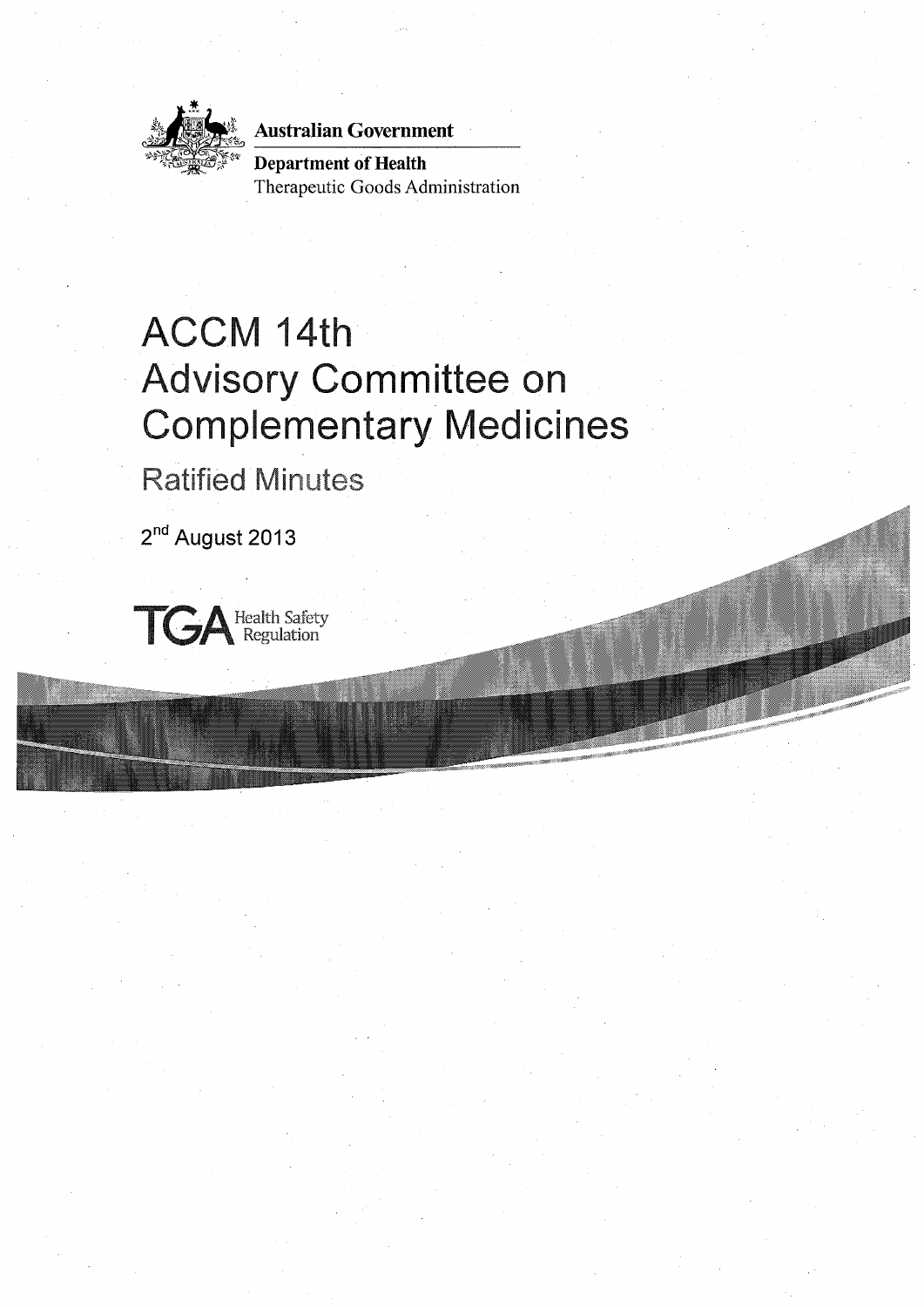# **Abbreviations**

| <b>ACCM</b>    | Advisory Committee on Complementary Medicines                |
|----------------|--------------------------------------------------------------|
| ADR            | <b>Adverse Drug Reactions</b>                                |
| <b>ANZTPA</b>  | Australia New Zealand Therapeutic Products Agency            |
| <b>ARGCM</b>   | Australian Regulatory Guidelines for Complementary Medicines |
| <b>ARTG</b>    | Australian Register of Therapeutic Goods                     |
| <b>BP</b>      | British Pharmacopoeia                                        |
| CG.            | Compositional Guideline                                      |
| <b>CMEC</b>    | Complementary Medicines Evaluation Committee                 |
| <b>CSU</b>     | Committee Support Unit                                       |
| <b>EFSA</b>    | European Food Safety Authority                               |
| EU             | European Union                                               |
| <b>FSANZ</b>   | Food Standard Authority Australia and New Zealand            |
| <b>GRAS</b>    | Generally Recognized as Safe                                 |
| <b>ICP-AES</b> | Inductively Coupled Plasma Atomic Emission Spectroscopy      |
| MAG            | Marketing Authorisation Group                                |
| <b>NOAEL</b>   | No Observable Adverse Effect Level                           |
| <b>OCM</b>     | Office of Complementary Medicines                            |
| <b>OPR</b>     | Office of Product Review                                     |
| <b>RNA</b>     | Ribonucleic acid                                             |
| TGA            | Therapeutic Goods Administration                             |
| USP-NF         | United States Pharmacopeia and National Formulary            |

#### **Copyright**

#### © Commonwealth of Australia 2013

This work is copyright. You may reproduce the whole or part of this work in unaltered form for your own personal use or, if you are part of an organisation, for internal use within your organisation, but only if you or your organisation do not use the reproduction for any commercial purpose and retain this copyright notice and all disclaimer notices as part of that reproduction. Apart from rights to use as permitted by the Copyright Act 1968 or allowed by this copyright notice, all other rights are reserved and you are not allowed to reproduce the whole or any part of this work in any way (electronic or otherwise) without first being given specific written permission from the Commonwealth to do so. Requests and inquiries concerning reproduction and rights are to be sent to the TGA Copyright Officer, Therapeutic Goods Administration, PO Box 100, Woden ACT 2606 or emailed to <tga.copyright@tga.gov.au>.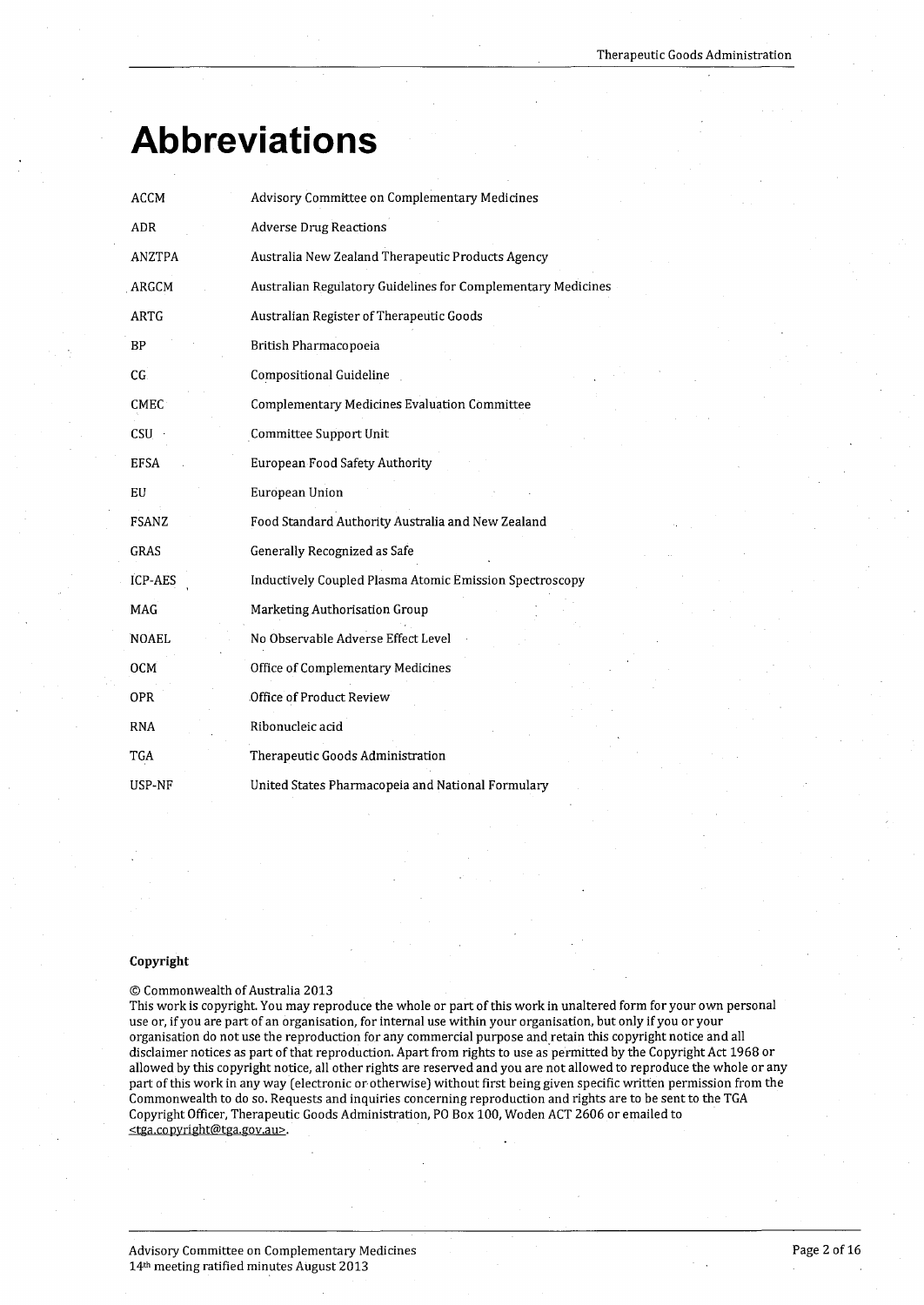The Advisory Committee on Complementary Medicines (ACCM) held its fourteenth meeting at the Therapeutic Goods Administration from 9:30 am to 4:00 pm on 2 August 2013.

# **Members of ACCM present**

Professor Alan Bensoussan (ACCM Chair)



# **Present from the Therapeutic Goods Administration**

Ms Jenny Burnett (ACCM Secretary) Ms Trisha Garrett (Head, OCM) Ms Philippa Horner (Principal Legal Adviser) (present for part of the meeting) Professor John Skerritt (National Manager) (present for part of the meeting) Dr Angeliza Querubin (OCM)

# **1. Procedural matters**

## **1.1 Opening of meeting**

The Chair opened the meeting at 9:30am, welcoming ACCM members, particularly those attending their first meeting, and TGA staff including the National Manager.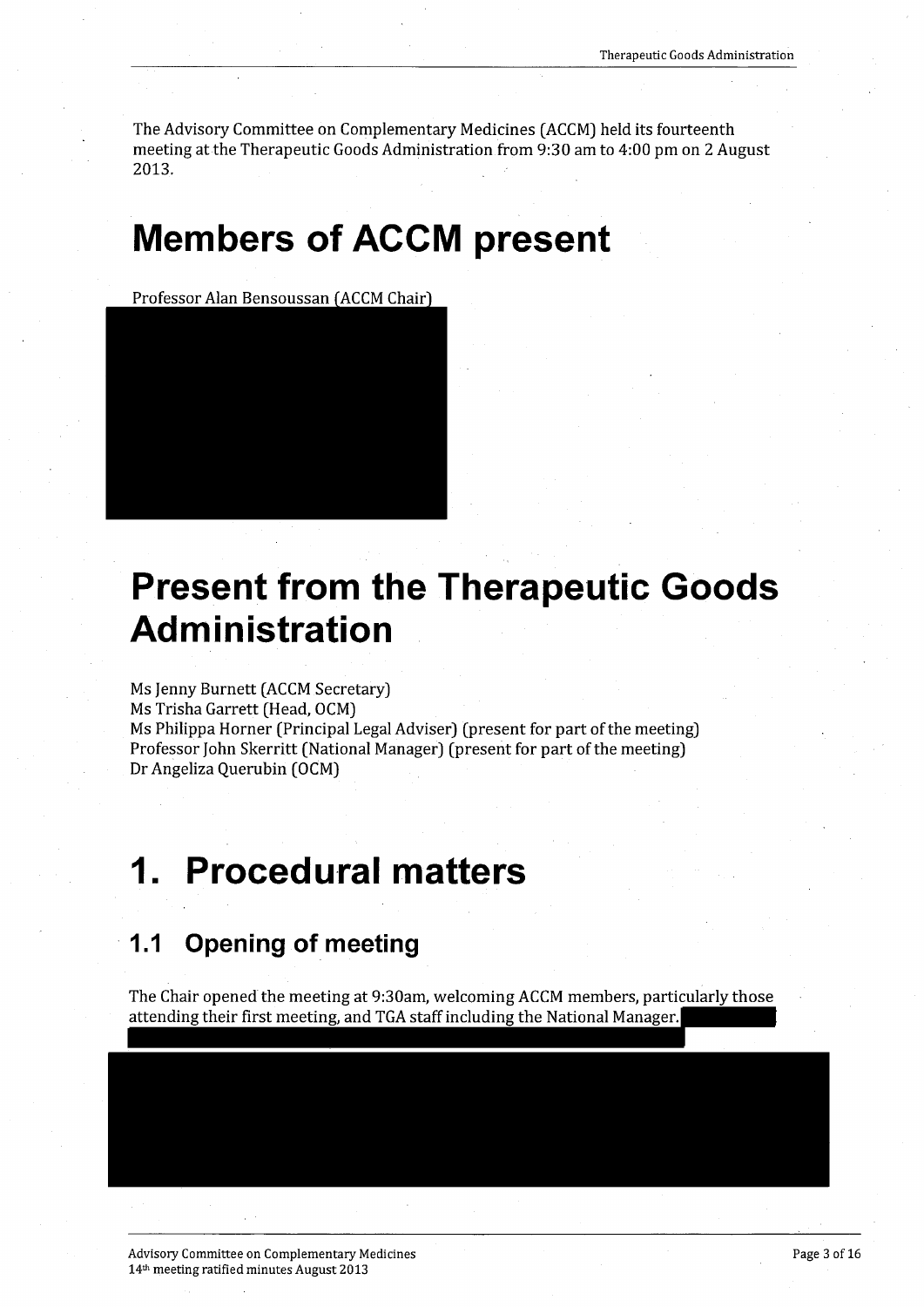

Members submitted conflict of interest declarations, specific to agenda items for this meeting, to the Chair.

#### **Action 14.1**

 $\blacksquare$ 

Members requested that the guidance documents for TGA statutory committees related to conflict of interest issues be uploaded onto Govdex.

#### **Outcome 14. 1**

The TGA advisory committee guidelines on managing conflicts of interest are available both on the TGA website and on Govdex.

## **2. Minutes of previous meetings**

## **2.1 Ratification of ACCM 13th minutes**

#### **Outcome 14.2**

ACCM confirms that the draft minutes of its previous meeting, ACCM 13, are a true and accurate record of that meeting.

# **3. Actions arising from previous meetings**

### **3.1 Food/medicine interface issues**

A TGA officer gave a presentation outlining the regulatory frameworks that apply to food and medicines in Australia. The reasons why differentiation between these types of goods was important both to industry and regulators were emphasised.

The committee members discussed the issue of differentiating between food and medicines, particularly in relation to the regulation of complementary medicines. Examples of where foods could be considered a medicine, if used in a way that modifies a physiological process in the body, were provided by members. The issue that certain foods are now marketed with health claims, and also the possibility that goods have been presented as foods in an attempt to remove them from regulatory requirements of the *Therapeutic Goods Act 1989,* was raised.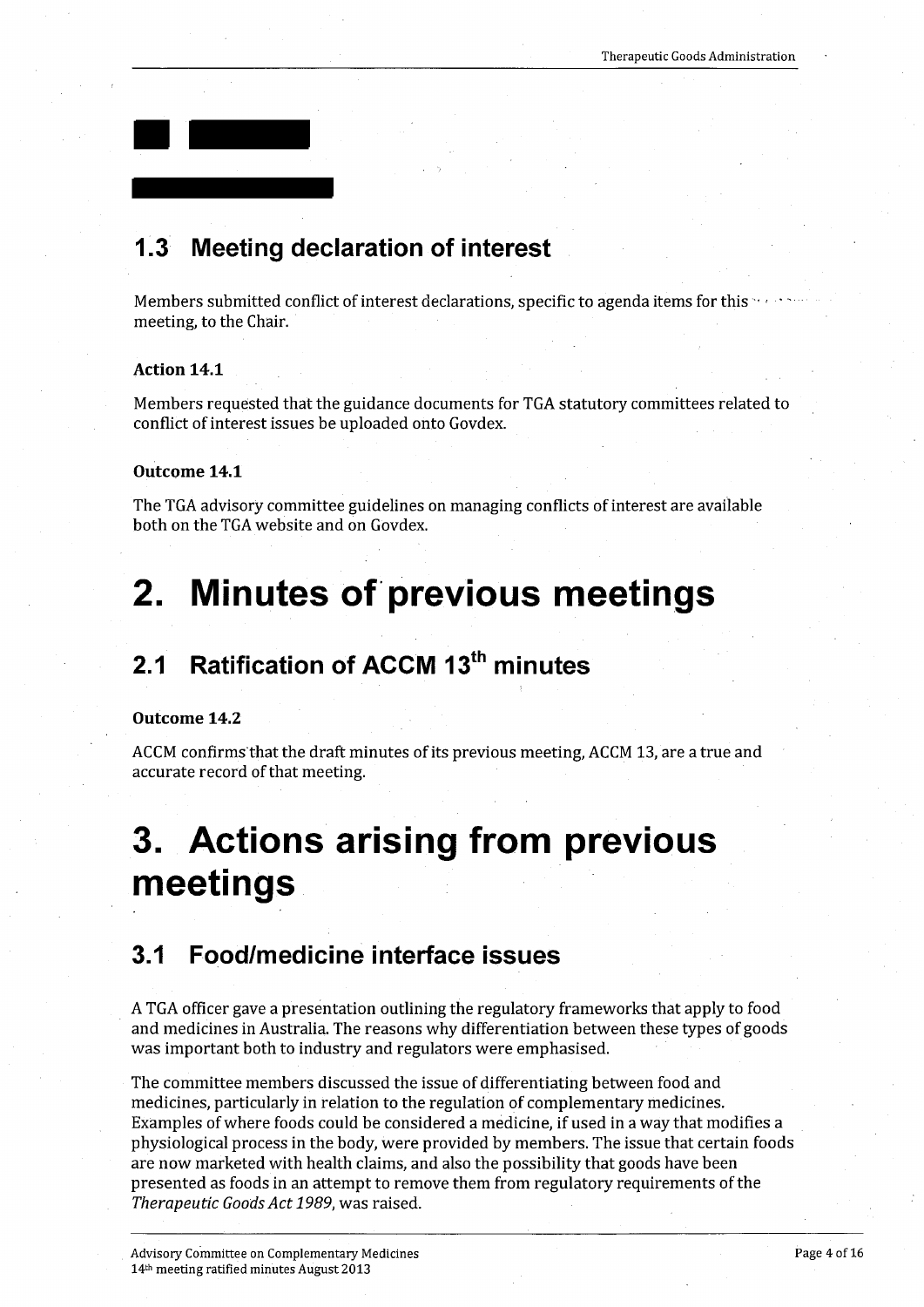*A* member asked whether foods that are presented as supplements would be regulated by the TGA or FSANZ. The TGA officer explained that where the goods are subject to a food standard, then they will be regulated by FSANZ. The discussion led to whether the addition of certain medicinal ingredients to a food will result in it being considered therapeutic goods or whether it would remain a food. It was confirmed for members that in these cases, despite containing active ingredients, the goods would still be considered food, albeit a non-compliant food.

The on-going need for clarity in differentiating goods on the food/medicine interface, and the relevance for ACCM consideration of complementary medicine issues, was noted by the committee.

#### **Action 14.2**

Members requested that the food and medicine interface presentation be uploaded on Govdex.

#### **Outcome 14;3**

The food and medicine interface presentation has been uploaded on Govdex.

## **3.2 New registered complementary medicine** -

# **4. Evaluation of New Substances**

### **4.1 Substance: Cognizin Citicoline**

#### **Background**

*A* TGA officer introduced this item, advising members that an application has been received for evaluation of citicoline (Synonyms: Cognizin®, CDP-choline, choline cytidine 5'-pyrophosphate, cytidine 5'-diphosphocholine) for use as an active ingredient in oral listed medicines. Citicoline is intended as a source of choline supplementation at doses of 250-500 mg/day.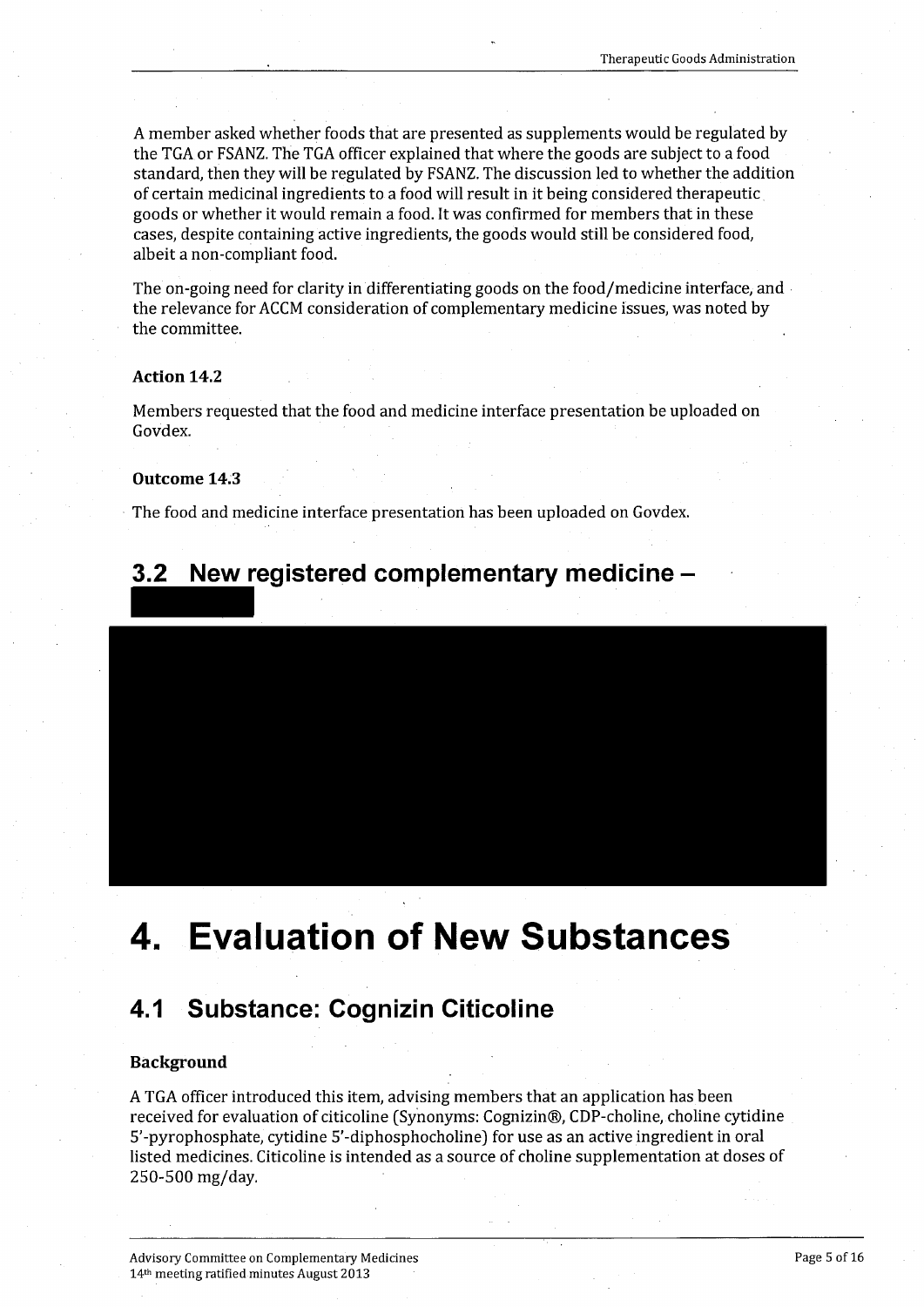Citicoline is an endogenous compound in mammals, being an essential intermediate in the synthesis of phosphatidylcholine. Following ingestion, citicoline is hydrolysed in the gut to cytidine and choline, with evidence for the rapid deamination of cytidine to uridine in humans. At a dose of 500 mg/day, citicoline will provide about 107 mg choline and 250 mg cytidine/day.

In the US, Cognizin® citicoline has self-affirmed Generally Regarded as Safe (GRAS) status for use in food (2009). The applicant stated that Cognizin® citicoline is a component of supplement products at daily doses of up to 10 g. However, based on the intended uses and at the intended use levels (details not provided other than the inclusion of citicoline in food at up to 250 mg/serving), the estimated maximum daily intake of citicoline from food at the 90th percentile for the total population was 2000 mg/day. The applicant reported that since 1994, 15 metric tonnes of Cognizin® citicoline have been sold in the US.

Neither cytidine nor uridine is available for use in listed medicines. Cytidine is present in the diet in the form of RNA but from the information in the application, the typical dietary intake of cytidine is unclear. Given that the preclinical and clinical safety data have a number of shortcomings, to strengthen the application, the applicant was asked to provide an estimate of the likely level of dietary intake of cytidine in a typical Western diet and comment on how this compares with the intake of cytidine at the proposed maximum daily dose of citicoline when used in listed medicines. However, the applicant did not provide any relevant data referring to these issues.

The TGA identified a number of gaps in the pre-clinical and clinical safety data submitted by the applicant. The duration of some toxicity studies with citicoline was no more than three months and no developmental/reproductive toxicology studies were included. The applicant was asked to comment on the absence of this data andthe implications for establishing the safety of citicoline for use in listed medicines. The applicant justified the lack of developmental or reproductive safety data by the fact that there were no adverse effects on male and female reproductive organs reported in repeat dose oral toxicity studies conducted in rats and dogs. The applicant noted that the reproductive organs did not show treatment-related abnormalities and that the doses used were approximately 180-fold greater than the intended intake level of Cognizin® citicoline at 500 mg/ day. · However, as these studies were not designed to investigate foetal effects, these justifications did not provide assurance for the safety of citicoline in pregnant or lactating women.

Four clinical trials with citicoline were conducted in healthy volunteers and in three of these trials, no adverse events were reported. The other clinical trials with citicoline (500- 4000 mg/day) were studied in patient populations with serious conditions including stroke, bipolar disorder and cocaine or methamphethamine dependence. However, there was a degree of uncertainty in extrapolating data from these studies given that the patients already have a serious condition and any adverse outcomes cannot be conclusively linked with citicoline. Except for a recently published 9-month multi-centre open label trial in patients with mild cognitive impairment, other trials were of 5 days to 3 months duration only.

The TGA noted that an application by Kyowa Hakka Europe Gmbh was made to the Food Safety Authority of Ireland in March 2012 which gave a favourable opinion. However, questions were raised by several EU member states and citicoline is currently being reviewed by EFSA (European Food Safety Authority). The EFSA report was expected to be released on August 2013.

In the absence of data to determine dietary exposure to cytidine; the limited preclinical data; the lack of evidence for safety of use in all patient populations, ACCM was asked to advise on whether the submitted safety data package was sufficient to establish the safety of citicoline for use in oral listed medicines.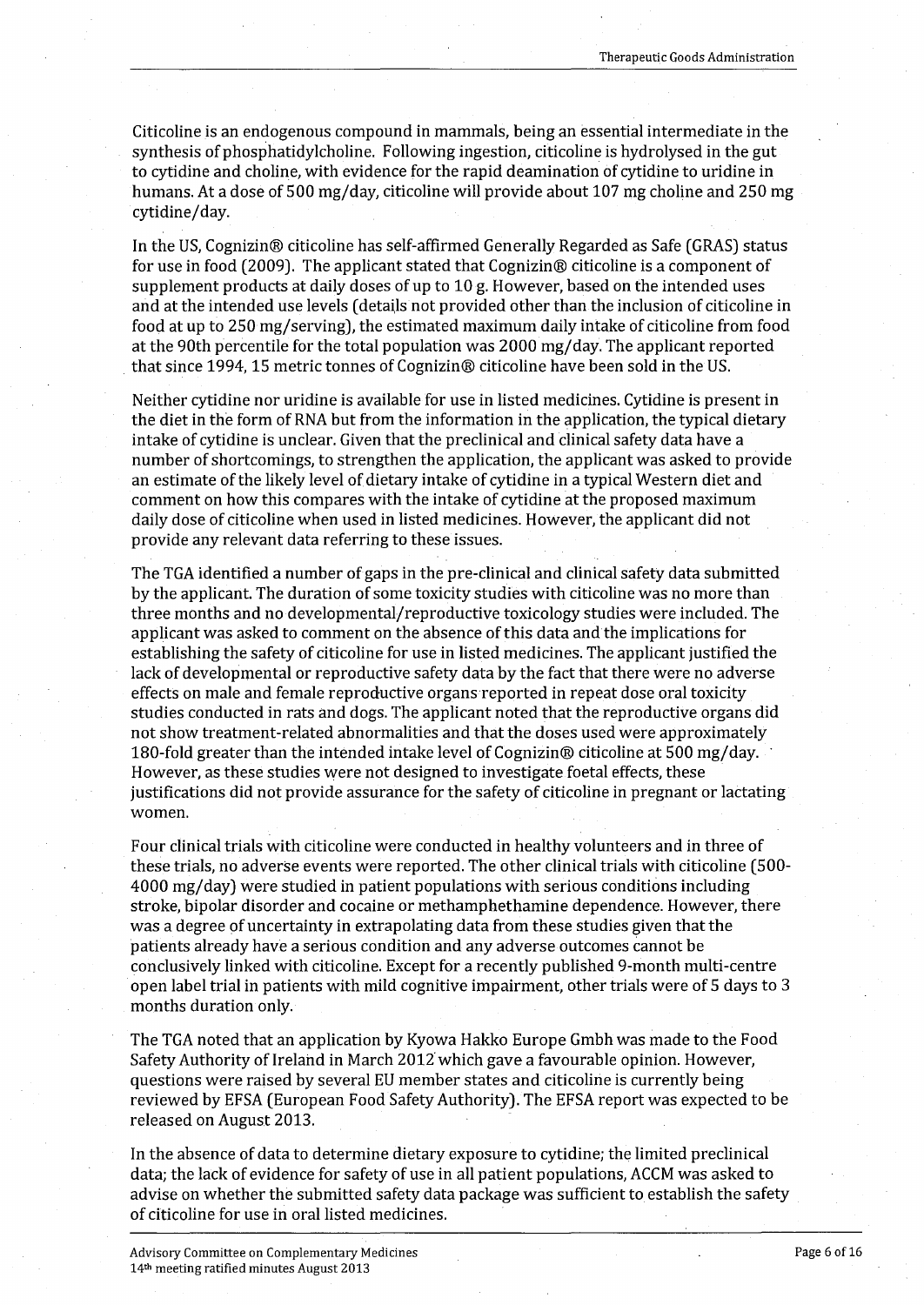#### **Discussion**

The members discussed the availability of data on the reproductive safety of uridine and cytidine, noting that there was insufficient data to support safety of citicoline with respect to a developing foetus. Whilst the intake of RNA as food was recognised, the matrix effect assodated with this type of intake was considered to negatively impact on its relevance in establishing the safety of citicoline use as a medicine. One member raised the possibility of pregnant women being a target population for listed medicines containing citicoline and that, given this and the lack of specific safety data, use in pregnancy advisory statements may be appropriate. However, there was a consensus amongst members that this may not suffice and there was in fact insufficient evidence to support safe use of the substance in pregnant or lactating women.

The members discussed the preclinical toxicology studies using citicoline and the findings ofmineral deposits in rat kidneys following administration of citicoline at 1500 mg/kg/day for 90 days. The members commented that the observed mineral deposits found may have been related to the dosage of citicoline used or other chemical properties of the product.

During review of the submitted clinical trial data, members noted the reporting of adverse events and commented on the likelihood that these were associated with the pre-existing medical conditions of the patient populations used in the trials. It was concluded that this possibility reduced the value of the trials in establishing the safety of citicoline when used in the general population. It was noted that the Cochrane review showed that citicoline was generally well tolerated. It was felt that the use of 'high risk' patients in trials should create the potential for a greater chance of adverse events, however none had been reported. One member raised concerns on the effects of citicoline on the cardiovascular system and the lack of data on liver and kidney function in the clinical trials.

Since Cognizin® Citicoline has a self-affirmed Generally Regarded as Safe (self-affirmed GRAS) status for use in food, the members asked for more information on the meaning of GRAS. *A* TGA officer explained that products with a self-affirmed GRAS status have been reviewed by 'an independent panel of experts' to review safety concerns, but not by the US Food and Drug Administration (FDA).

The committee discussed the possibility of regulatory conditions being imposed on the use of citicoline in listed medicines, given that, once approved, permitted ingredients can be used in any listed medicine.

Given that the clinical trials included studies of efficacy of citicoline in patients with various medical conditions, a question was raised by a member about the possibility that it may be used for the treatment of serious conditions such as Alzheimer's disease. *A* TGA officer provided an assurance that, while the applicant did not identify any therapeutic indications for the use of citicoline in the application, the Australian regulatory framework does not allow high level indications to be made for listed medicines.

The committee acknowledged the extensive clinical data and wide usage of citicoline, particularly in food, and the indication that it is generally well tolerated in humans. However, there was a concern with the number of deaths in one clinical trial which required further investigation and that, despite its apparent wide usage, there was a lack of ADR reporting to support its wide usage. Members noted the delay in publication of the EFSA report and the possibility that safety concerns identified in the TGA evaluation, particularly those associated with use in pregnancy, might be addressed in that report.

#### **Advice 14.1**

ACCM advises TGA that the submitted safety data package is not sufficient to establish safe use of citicoline in listed oral medicines. The committee acknowledges the extensive use of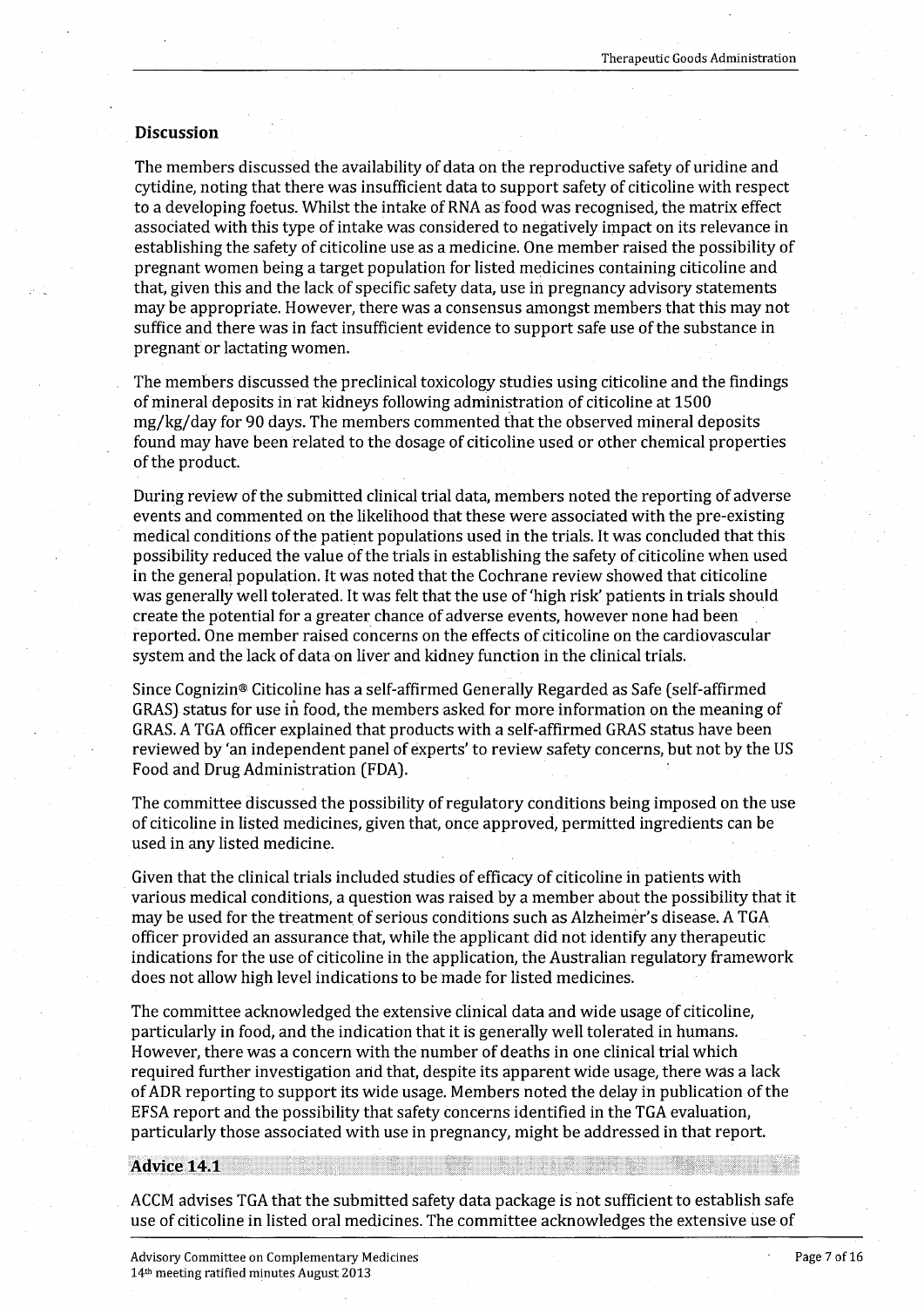the substance in other jurisdictions, and the safety of choline but, in the absence of detailed use and adverse effect data and the outcome of the EFSA considerations, appropriate safety has not been established at this time.

## **4.2 Substance: Glutathione**

#### **Background**

*A* TGA officer introduced this item, advising members that an application has been received for evaluation of glutathione (GSH) (trade name Setria®) for use as an active ingredient in oral listed medicines. GSH is generally known as an endogenously produced antioxidant and, although not specifically proposed by the applicant, its use as an active ingredient in oral complementary medicines is likely to be in such a role. The applicant has indicated that GSH would be for oral use, at a prolonged duration, in products providing doses of 250 to 1000 mg/day, in either capsule or powder forms.

Apart from its ubiquitous presence in the human body, GSH is present as an endogenous component in various food products. The dietary intake of GSH is widely variable, but it has been estimated that typical dietary intake in the USA from endogenous GSH in food is up to 150 mg/day.

GSH is currently available in the USA as a dietary supplement (with recommended doses ranging from 50 to 1500 mg/day), having gained in 2009 self-affirmed GRAS status, without formal assessment by the FDA. However, the GRAS application was reviewed by a panel of expert independent scientists who provided a consensus statement recommending that GSH was safe for use, "under the conditions of intended use, as a food ingredient". Based on that approval, GSH has been added to a variety of food products marketed in the US including meats, milk, cheese and many others, with a serving dosage between 10 and 300 mg.

*A* number of GSH containing products have been used in the USA as orphan drugs for the treatment of AIDS-associated cachexia and other serious disorders such as Parkinson's disease and diabetes.

In Canada, GSH is "classified as a Natural Health Product (NHP) under Schedule 1, item 2 (an isolate) of the Natural Health Products Regulations", and so is available for use as an ingredient in natural health products. Currently there is no monograph for this substance published on Health Canada website; thus Health Canada evaluates the quality, safety and efficacy of individual products containing glutathione as an active ingredient prior to licensing.

Currently, GSH is permitted for use in listed medicines as an excipient ingredient without any restrictions. In July 2013, there were four listed sunscreen products on the ARTG containing GSH at 4 mg/g, and one listed oral medicine containing an unknown amount of . GSH.

GSH has previously been assessed and approved by the TGA for use as an excipient in oral listed medicines. The evaluation at that time considered the proposed use of GSH as an exogenous antioxidant source in probiotic products. The assessment of GSH safety in this context did not focus on potential large bolus doses and, in particular, subsequent possible effects on the gut. The current TGA assessment of the application's safety dossier has identified limitations in the data used to support the safety of GSH at the proposed dose and route of administration in humans.

One of the safety issues identified by the TGA relates to a recently published human clinical study, which reported lightening of skin colour following oral intake of GSH twice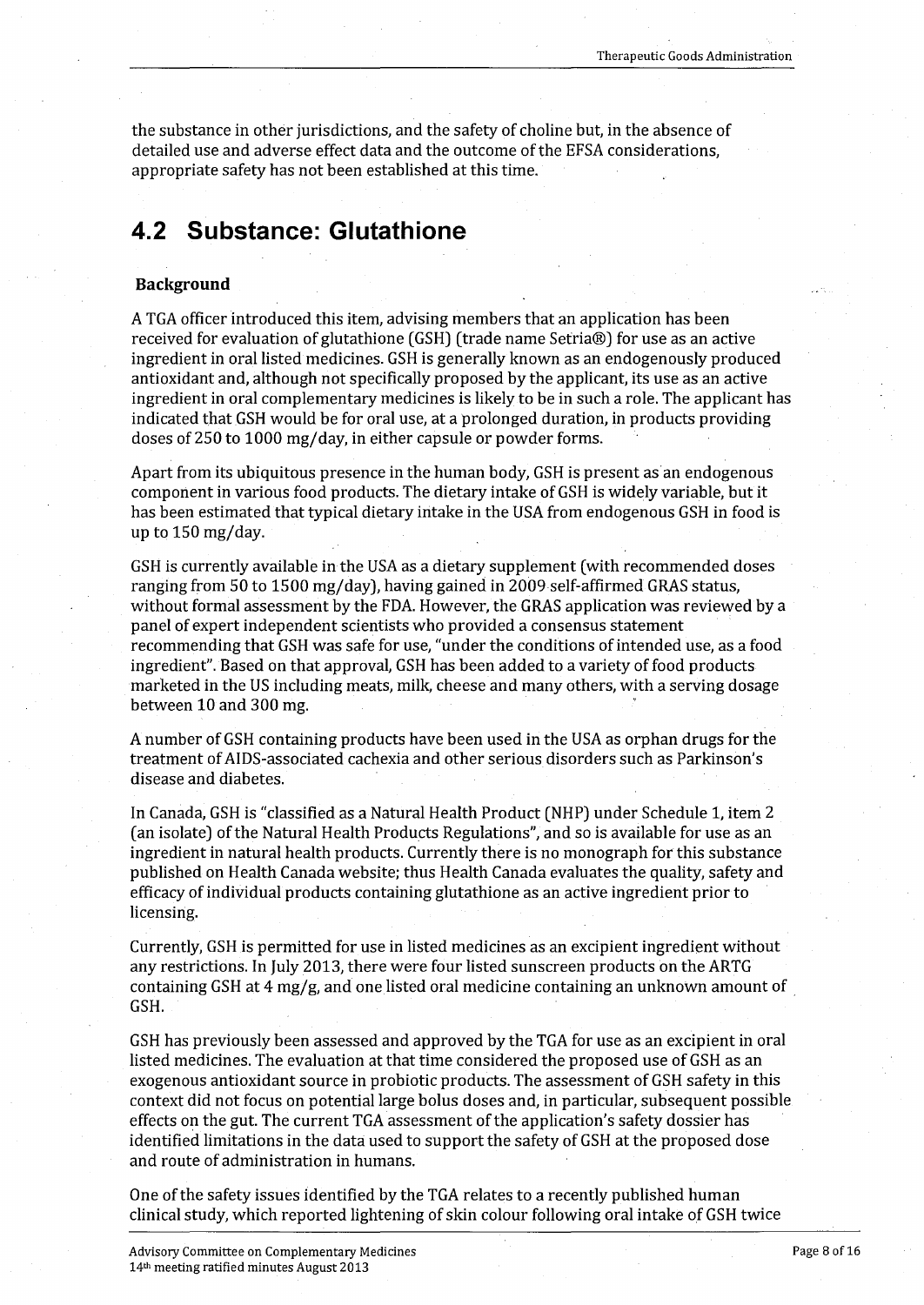daily at 250 mg for four weeks (Arjinpathana & Asawanonda, 2012). While this study was submitted in the application dossier, the applicant did not discuss the safety implications associated with this outcome.

There were studies that suggest GSH and/or the products resulting from its enzymatic breakdown have genotoxic effects. Since it is unclear to what extent high, repeat oral doses of GSH increase GSH levels in the body, the genotoxic risk presented by high supplemental doses of GSH is also uncertain. Although it is unlikely that oral intake would result in prolonged increased levels of GSH in the body, it is possible that both the liver and kidneys may be exposed to transiently increased GSH levels after repeat high oral doses. More likely, the enzymatic breakdown of relatively high oral doses of GSH in the intestine may potentially result in relatively high local exposure to genotoxic factors. These potential risks have not been addressed by the applicant.

The potential of GSH to be carcinogenic in humans was not addressed adequately by the applicant because of a lack of specific carcinogenicity data. Instead, a number of studies were provided which investigated the effects of GSH on experimentally-induced carcinogenesis. The TGA noted that none of these studies were designed to investigate the potential of GSH as a carcinogen, nor was the safety of GSH investigated using appropriate study parameters. All of the studies included combined treatment regimens with GSH and other compounds. These data were considered irrelevant to the assessment of the carcinogenic potential of GSH. The TGA noted that the application relied largely on the endogenous nature of the substance to support its safety.

The TGA's opinion is that, as discussed above in relation to genotoxicity concerns, risks in relation to carcinogenicity are likely to be highest in the gut.

Another safety concern was the potential for oral GSH intake to affect reproduction and foetal development. The TGA noted that the reproductive and developmental toxicity studies conducted with GSH in animal models (mice and rabbits) were limited in scope. Foremost, the studies were not adequately designed to investigate foetal effects, dosing did not encompass pre-mating and mating periods and the route of administration of GSH was intravenous. However, as discussed above, the possibility that oral GSH results in significantly increased levels of GSH in the body is unlikely and hence the likelihood that GSH may have an effect on reproduction and development is low.

The chemical nature of GSH suggests that high oral doses may theoretically interact with different medicines within the gastrointestinal tract. The applicant did not provide any information on potential interaction between GSH and other medicines taken concomitantly. It is known that intravenous doses of GSH can interact with certain medicines and their metabolites, although this is not considered relevant to oral dosing· with GSH (prolonged elevated circulating levels of GSH are not achieved by oral dosing).

Two clinical trials which assessed the general safety of oral GSH (up to 1000 mg/day) in: healthy adults had short treatment periods (4 weeks). Therefore, the studies alone were not considered sufficient to establish the safe prolonged oral use of GSH up to the proposed dose of 1000 mg/ day. The studies reported a small number of minor adverse events associated with GSH intake. They were mainly gastrointestinal complaints including flatulence, loose stools or indigestion.

In 2011 the TGA evaluated and permitted the use of GSH as an excipierit ingredient in listed medicines. The evaluation performed at that time identified a number of issues in the safety data. However, given the substance's ubiquitous nature and the context of its proposed use, the balance of evidence was considered acceptable.

More recently, the TGA has evaluated GSH for use as an active ingredient. When considering prolonged high level exposure and potential bolus dosing that may arise when used in this context, the previously identified concerns must be re-assessed. In addition to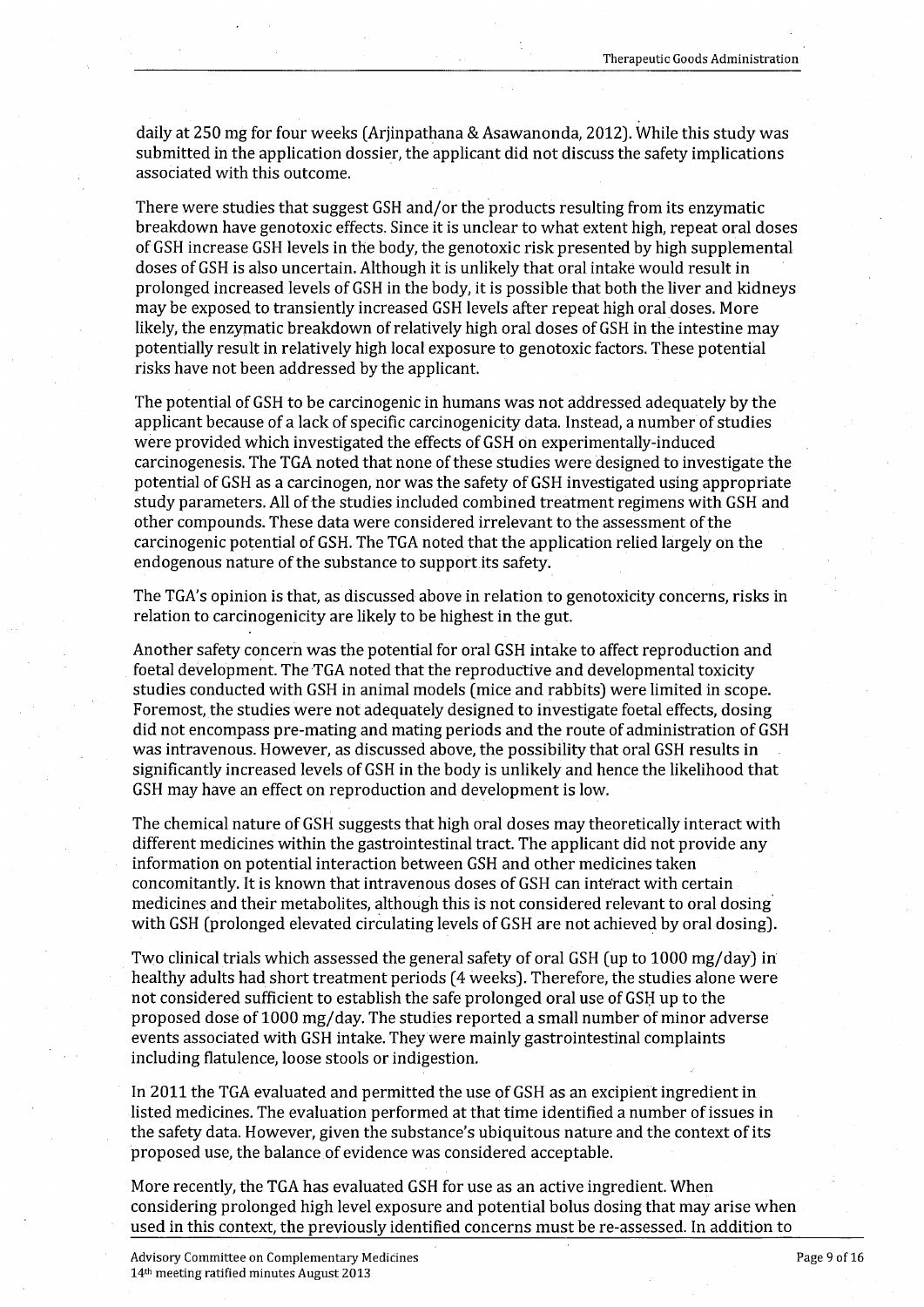this, the new report of GSH causing significant skin lightening in humans, which may lead to increased risk of skin damage from UV radiation, must be taken into account to determine the suitability of GSH as an active ingredient in oral listed medicines. ACCM was asked to advise whether, in association with an application currently before the TGA, the balance of evidence supports the safe use of glutathione in oral listed medicines.

#### **Discussion**

A member provided a brief description of GSH metabolic pathway involving some of its conjugates.(eg. hydroquinone - a common ingredient in cosmetic products) which are known to be toxic. The concern was that at a high concentration, these may pose genotoxic and carcinogenic risk It was suggested that placing a limit on the dosage of GSH may prevent the accumulation of such toxic metabolites. However, in the normal population the proposed GSH dosage appears relatively safe; patients who would be at increased risk may include those taking concomitant medicines.

Another concern raised by members was the potential for concomitant use of glutathione precursors (such as N-acetylcysteine and s-adenosyl methionine) to contribute to the · exposure to toxic metabolites. This risk was compared to that already posed by concomitant use of ingredients currently permitted for unrestricted use in listed medicines. A suggestion was made to add a precautionary statement about the potential for interactions with other medicines. However, this raised the question of whether it was appropriate to add this warning without strong evidence to support it. It was noted that the clinical relevance of the combination of these agents in humans is not well known.

The members noted that GSH is present in foods and in normal human metabolism, which provides a context of safe use. However, since there is the possibility that GSH, as an active ingredient in listed medicines, may be used at a bolus high dosage, the safety of GSH in this context may not be analogous to the safety profile observed from food consumption. The absence of genotoxicity data was also of concern, although it was noted that in most instances where a substance is shown to be genotoxic at high doses, this may not correlate with carcinogenicity at usual therapeutic doses. In this case, the greatest concern was the multiplicity of confounders and the likelihood that the target patient population maybe exposed to the same type of ingredients via concomitant use of medicines with similar proposed therapeutic effect. It was postulated that a dose limit would be required to limit this risk

The safety of GSH in patients with serious conditions was discussed. A member pointed out a study which reported no side effects in patients with cystic fibrosis after GSH consumption. The members noted that there are gaps in the pre-clinical and clinical studies to support the safety of GSH.

Members reviewed the clinical trial investigating GSH intake and skin lightening. The study reported the skin lightening effect after oral intake of GSH (up to 500 mg/day) and it was considered to be of merit. It was noted that the skin lightening effect may occur at GSH exposure levels that are greater than the normal daily intake obtained from the diet. The members discussed the possibility of a strong market demand for products that have a skin lightening effect and the presence of these products in countries such as Australia where the risks associated with melanoma are high. *A* suggestion was made to include an advisory statement for medicines containing GSH - members noted particularly that the wording of such statements was important and should not identify 'skin whitening' nor 'photosensitivity'. An upper dosage limit of 500 mg was also proposed by the members as appropriate for its use in listed products.

**Advice 14.2**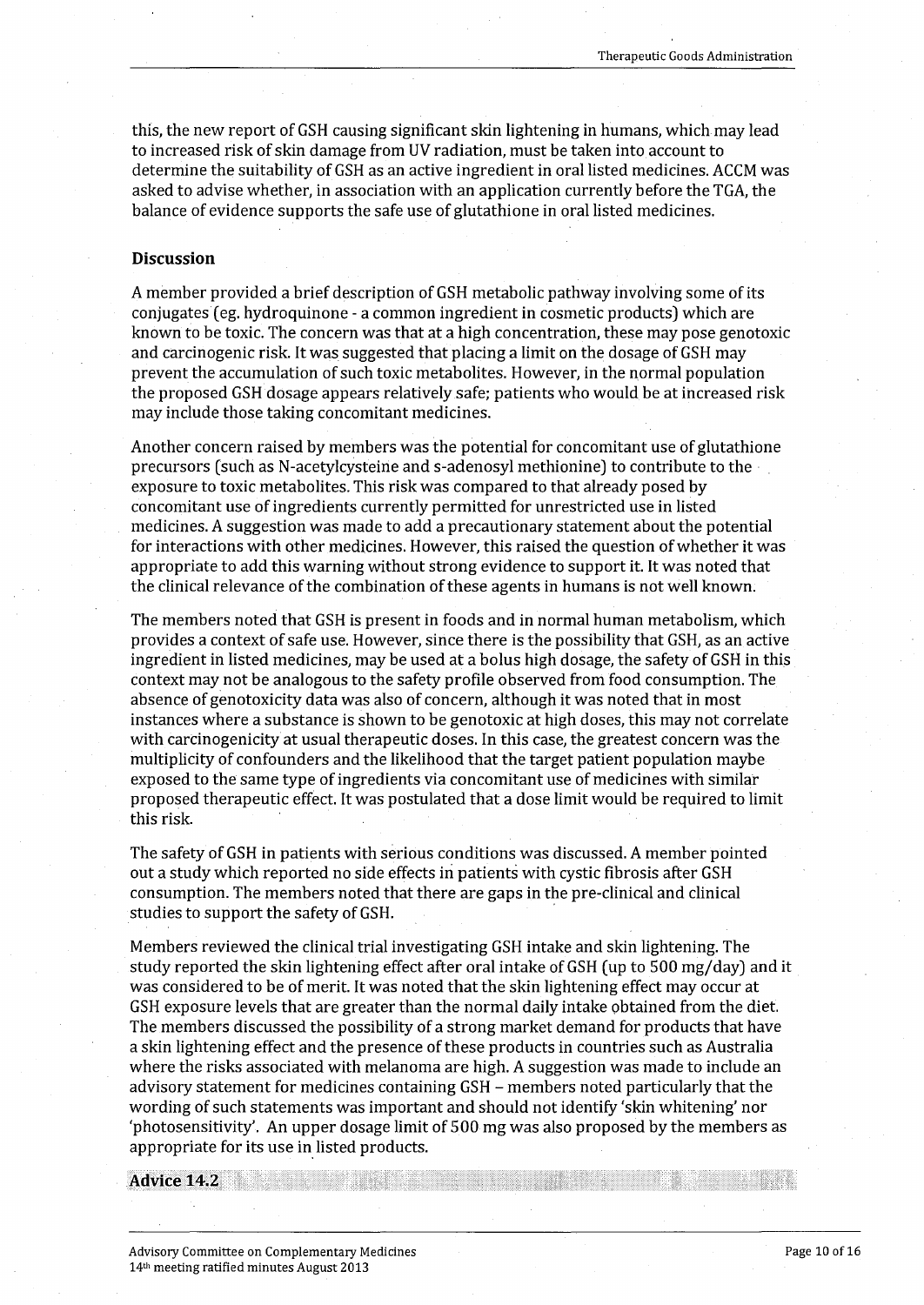ACCM advises the TGA that given the context of wide use and its endogenous nature, glutathione is generally considered safe for use in oral listed medicines. However, the committee had concerns regarding potential confounding effects with other agents and its effect on melanin production which should be mitigated by a suitable advisory statement and a daily dose limit of 500 mg.

# **5. Evaluation of new Registered Complementary Medicines**

Nil

## **6. Regulatory issues and updates**

## **6.1 Regulatory Updates - Current TGA Consultations**

A TGA officer provided a number of updates on current TGA consultations and reforms.

An update on complementary medicine reforms noted that this work includes some proposed changes to the *Therapeutic Goods Act 1989* (the Act). It was clarified that the decision to proceed with most of the reforms, and any changes to the Act, rests with the government and not with the TGA. An exception is reform arising from the Auditor General's report that can be implemented within the existing regulatory framework - this is within the TGA's remit.

Other activities relate to the TGA external education/communication framework that was put in place in late 2012. The framework aims to improve understanding of the role and responsibilities of the TGA, improve transparency, enhance engagement with external stakeholders, and develop better mechanisms for two-way communication with consumers, health professionals and industry. According to a survey, many people have little understanding of certain terms, such as 'efficacy' and 'risk', or the difference between listed and registered medicines. Mention was made of the labelling and packaging review, which potentially will affect prescription medicines more than complementary medicines, and changes to compounding regulations, which is particularly relevant to medicines administered intravenously.

A brief summary of activities associated with the commencement of the new Australian New Zealand Therapeutic Products Agency (ANZTPA) in 2016 was provided to members. Work relating to harmonising regulatory approaches and business processes is on-going, noting that the New Zealand government is still in the process of determining the scope of its proposed framework for regulating natural health products. Members discussed the roles of the existing TGA statutory advisory committees in the new ANZTPA framework and the fact that these were still being developed.

Issues identified in the current advertising reform program were discussed with members. These included recognition of the need for a faster and simpler review process; the current limitations on advertising of scheduled and unscheduled over-the-counter medicines and how this is undertaken with regard to both the scheduling and the advertising frameworks; possible extension of advertising regulations to include the internet and pay TV; and advertising to practitioners.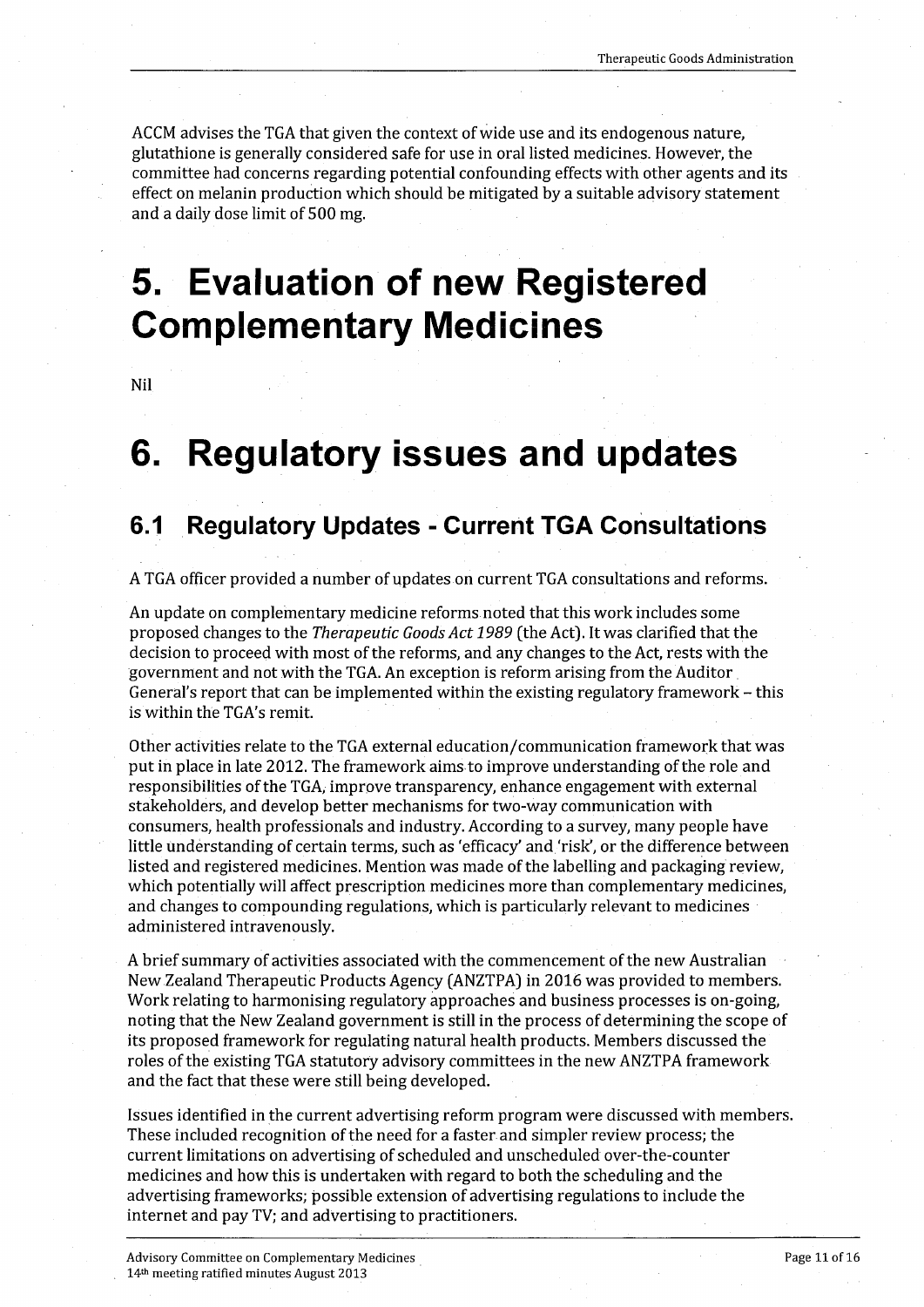Members also briefly discussed potential changes to the regulation of advertising to practitioners and the current recognition of professional bodies in the therapeutic goods legislation.

A member sought confirmation of whether information on the abovementioned reforms was publicly available and it was confirmed that this was the case.

## **6.2 Regulatory reforms update**

 $\mathcal{L}^{\text{max}}$ 

A TGA officer gave a presentation updating the members on the TGA blueprint reforms affecting complementary medicines, including updates to guidance documents (including the Australian Regulatory Guidelines for Complementary Medicines and the 'Evidence guidelines') and the 'permitted indications project'.

Members were advised of a recent series of 'road shows' that were conducted for external stakeholders regarding the current approach to evidence reviews of listed medicines and modifications that have been made to the Electronic Listing Facility

The members noted the publication of a list of newly cancelled listed medicines on the TGA website and discussed the amount of information that can be provided to external stakeholders in relation to these medicines.

## **6.4 Excipients that affect bioavailability of active ingredients - an update**

**Conflicts of interest** 

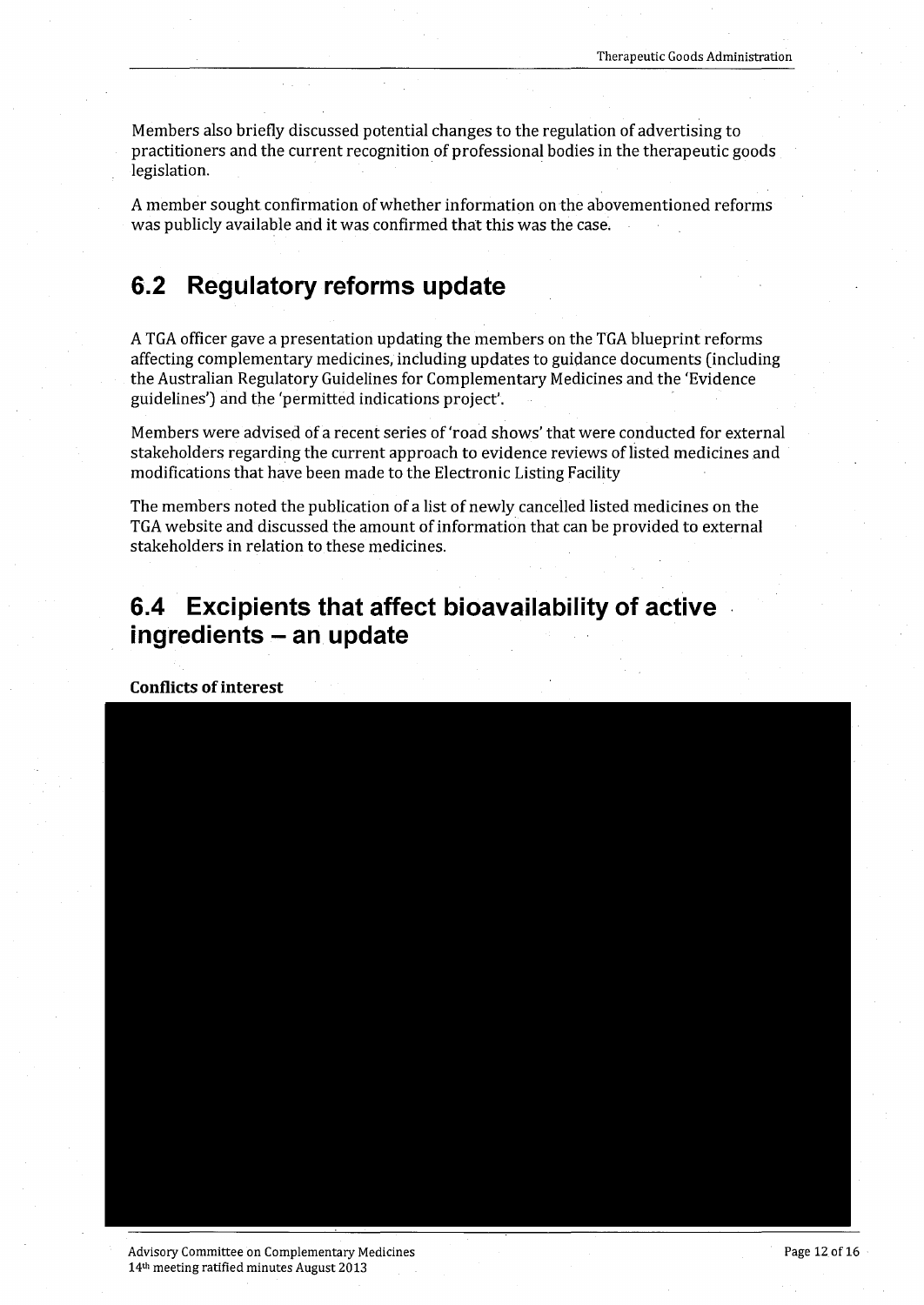#### **Background**

A TGA officer introduced this item, reminding members of previous ACCM consideration of bioavailability enhancing excipients (at ACCM 10). Members were informed of two recent listing compliance reviews that provided insight into use of the ingredients in listed medicines and also the TGA recognition of a 1995 JECFA recommendation of an acceptable daily intake limit of 5 mg betacyclodextrin/kg body weight.

The members raised a question of whether bioavailable excipients are becoming increasingly common and a TGA officer confirmed that this appeared to be the case.

One member proposed that it should be recognised that betacyclodextrin is not inert and is beneficial in improving the bioavailability of active ingredients. This led to a discussion of the basic mechanisms by which it increased bioavailability and whether appropriate bioavailabillty studies would have been conducted when medicines are being formulated with these types of ingredients. While the answer to this question was not known, members noted that other changes to dosage forms may also affect bioavailability - such as use of micellular delivery systems.

The issue of receiving an altered or higher dosage as a result of enhanced bioavailability was raised and that better bioavailability does not necessarily mean increased safety or efficacy. This was well recognised in pharmaceutical formulations, but how analogous this was to complementary medicines was unclear.

# **7. Reports to ACCM**

Nil

## **8. Other business**

### **8.1 Feedback on current issues facing the TGA and complementary medicines**

The Chair opened a discussion on the current issues affecting complementary medicines particularly in relation to the increased media attention that TGA has received. The members raised a question on how ACCM can contribute to the responses regarding the issues affecting the TGA. A TGA officer pointed out that the TGA has a communications team that monitors the media. There are times when the TGA has to respond within a short timeframe and this allows limited consultation from its pool of experts. The members requested to be kept up to date on the position of the TGA on various issues to align their responses to questions from the public. Members also requested updates on adverse events reported to the TGA and when consultations are published on the TGA website.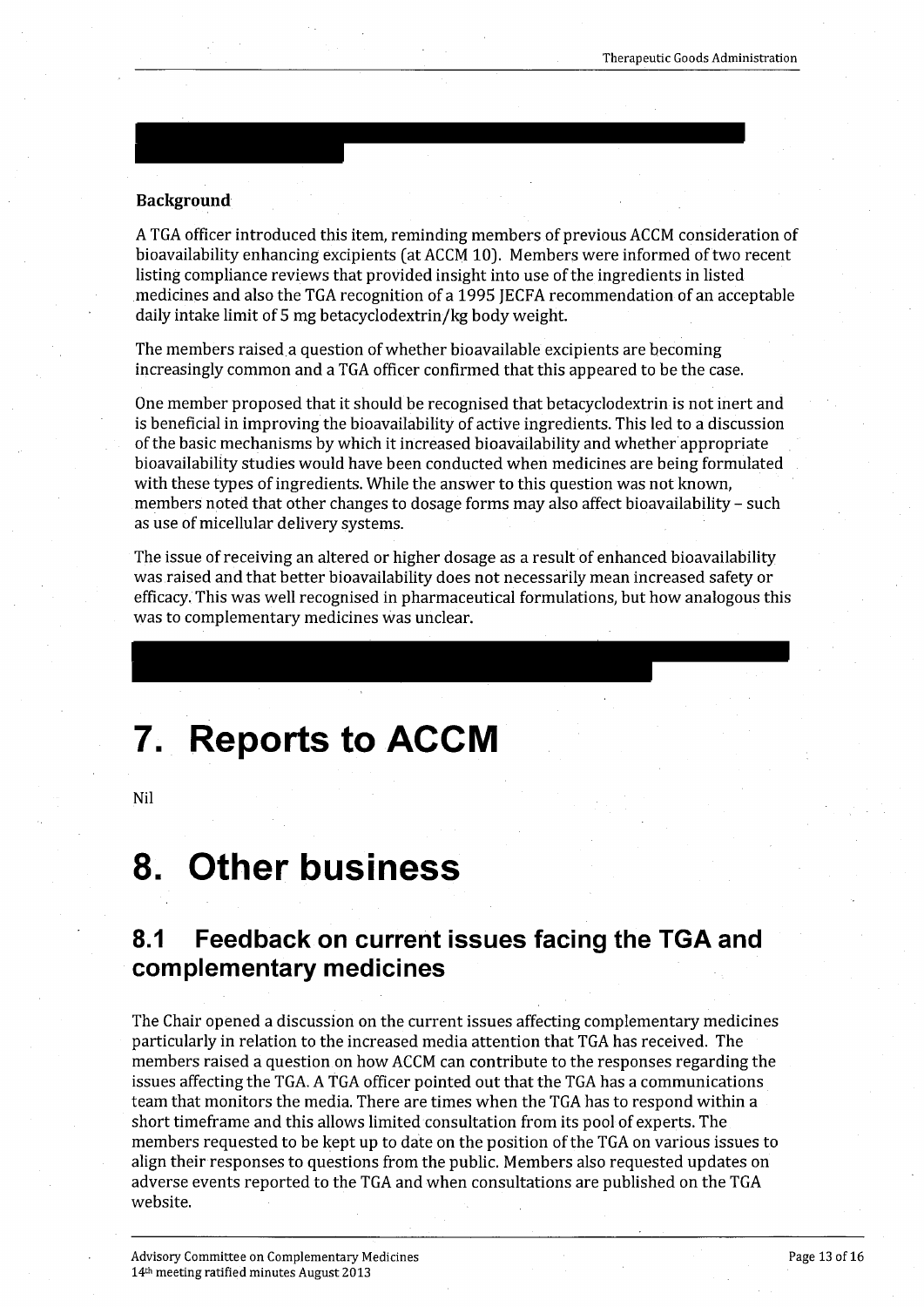# **9. ACCM Committee Advice record**

#### **Advice 14.1**

ACCM advises TGA that the submitted safety data package is not sufficient to establish safe use of citicoline in listed oral medicines. The committee acknowledges the extensive use of the substance in other jurisdictions, and the safety of choline but, in the absence of detailed use and adverse effect data and the outcome of the EFSA considerations, appropriate safety has not been established at this time.

#### **Advice 14.2**

ACCM advises the TGA that given the context of wide use and its endogenous nature, glutathione is generally considered safe for use in oral listed medicines. However, the committee had concerns regarding potential confounding effects with other agents and its effect on melanin production which should be mitigated by a suitable advisory statement and a daily dose limit of 500 mg.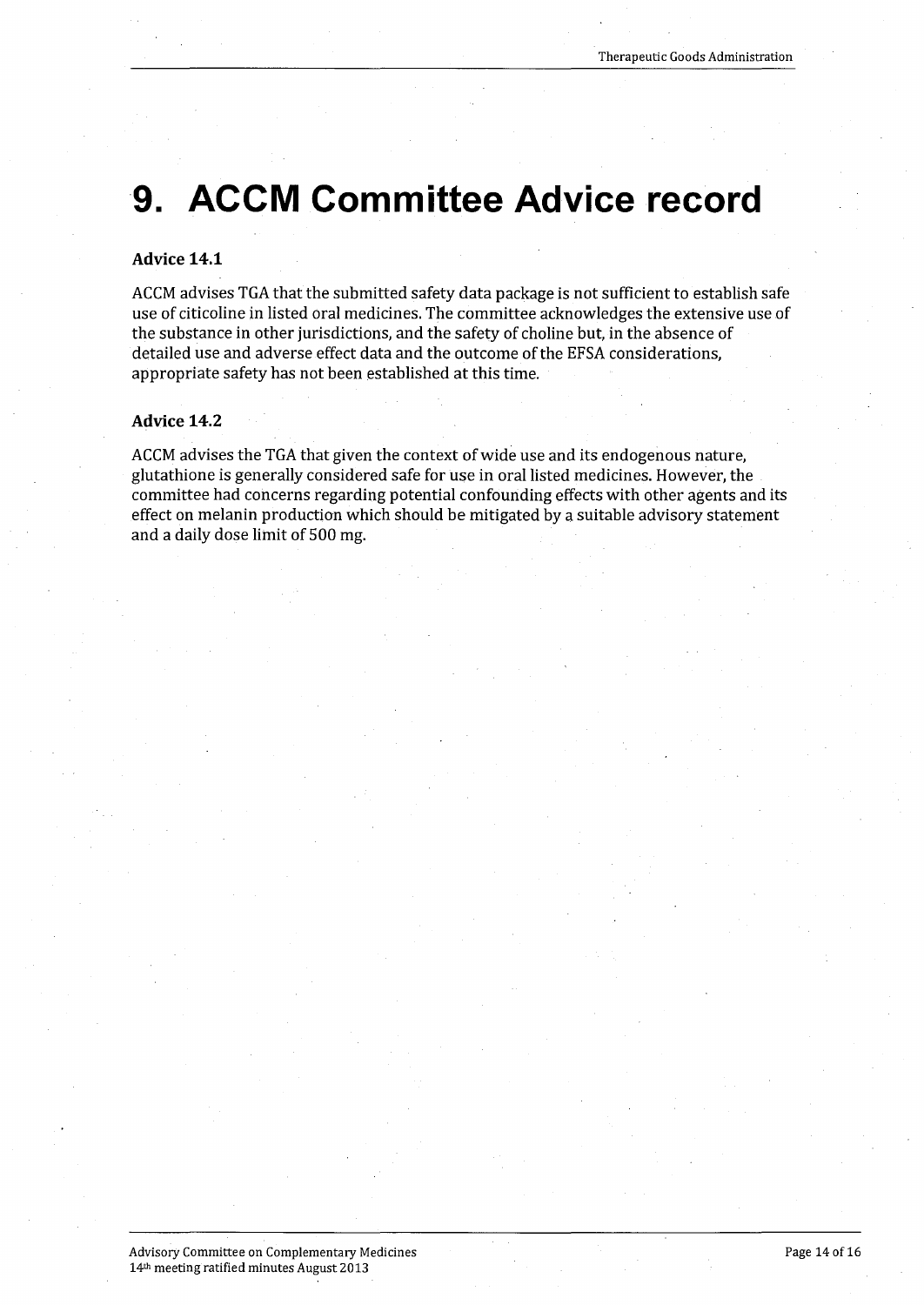# **Chair's certification**

I certify that this is an accurate record of proceedings of the meeting.

Professor Alan Bensoussan ACCM Chair 10 December 2013